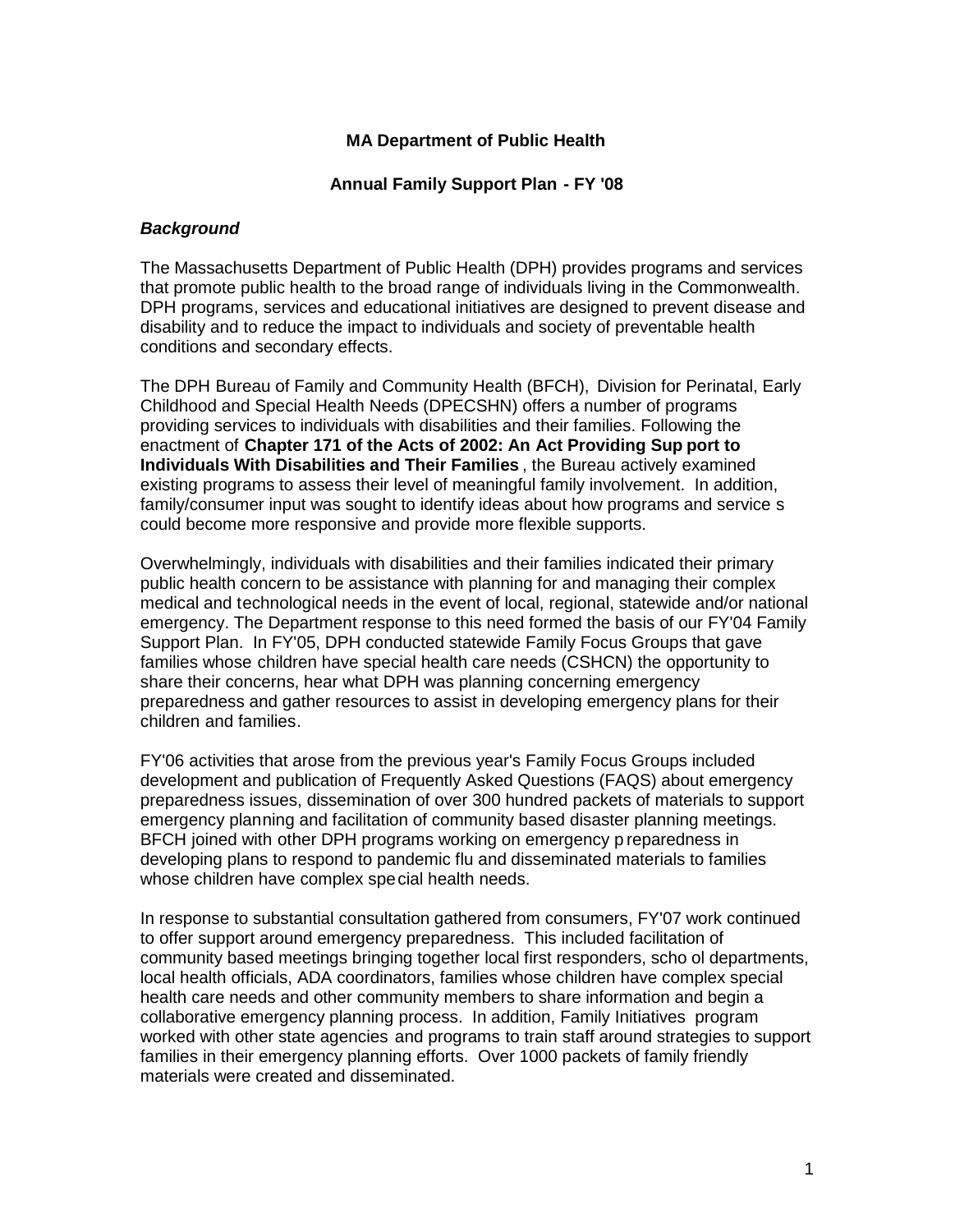## *Overview of Family Support*

The DPH retains its long history of commitment to effective, collaborative partnerships with families and works to ensure that all programming is family -centered and is responsive to family/consumer articulated needs. To ensure this strong focus on family centered services, the BFCH supports a full-time position, Director of Family Initiatives. The incumbent's responsibilities include:

- Ensuring that all staff are aware of, receive information about and know how to work in partnership with families;
- Ensuring that all Bureau initiatives include families/consumers in planning and monitoring activities;
- Developing new and ongoing opportunities for family involvement;
- **Providing training, mentoring, financial and other supports to families partnering in** planning, policy making and program implementation;
- Representing BFCH and its commitment to family-centered services in interagency initiatives;
- Representing BFCH and its commitment to family-centered services with other organizations on the state and national level ; and
- Providing the "family voice", both personally and via inclusion of other family members and family organizations, in Bureau and Department activities

In addition to the broad range of public health programs and services available to families throughout the Commonwealth, the DPH is able to make some flexible funding available to families to address medical and other health -related needs not covered by other sources. Special funds help eligible families purchase (among other things) hearing aids, medications, assistive technology, respite services, home and vehicle modification and reimbursement for travel expenses incurred for the care of their children. Funds are disseminated through DPH vendors and in some cases, from DPH directly to families. In Fiscal Year 2007, approximately 1000 families received over \$1,500,000 in funding from the Catastrophic Illness in Children Relief Fund (CICRF), Early Intervention Regional Consultation Program Respite Allocation, Care Coordination Family Support funding, Epilepsy Drug program and the Hearing Aid Program for Children.

## *Process for obtaining "substantial consultation" from families regarding flexible support needs*

DPH employed a variety of mechanisms to gather information from families/consumers about their support needs. During FY'07, staff from the Department's Family Initiatives projects attended conferences, regional and local meetings and conducted focus groups and community outreach visits to share and gather information from families. All families were asked about unmet/under-met health needs, experiences with DPH programs, knowledge of health care transition, need for support around emergency preparedness, how they obtain information about resources and supports and how best DPH could provide assistance. Every family interview included questions about how family centered were the services received from BFCH programs and what could be done to make services more family friendly.

Additional information was obtained through the following mechanisms: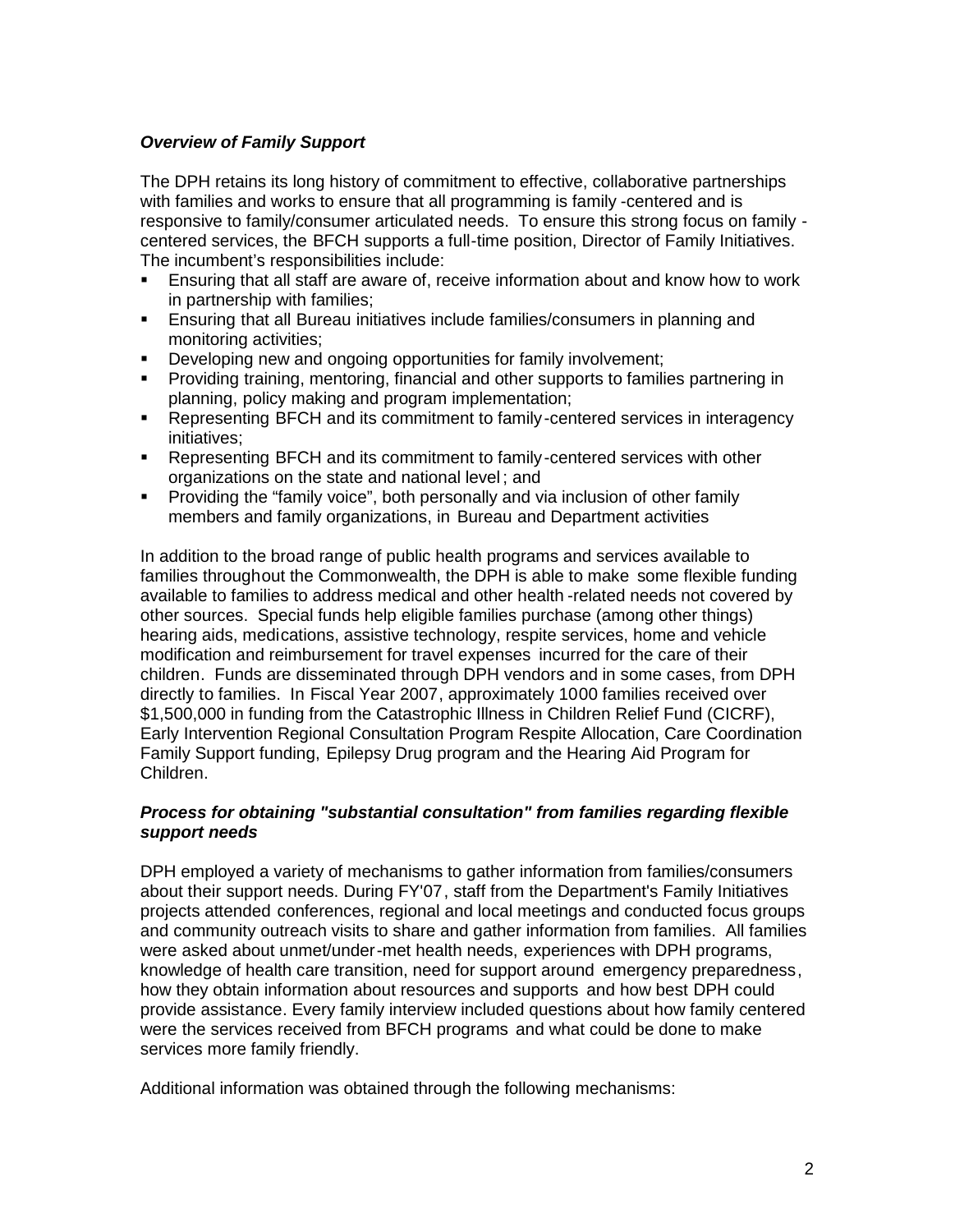- Questions on a survey disseminated at the annual Federation for Children with Special Needs conference;
- Questions included in calls received by the Family TIES project, the statewide Information and Referral and Parent-to-Parent program;
- Questions posted to the Family TIES and Early Intervention Parent Leadership Project websites;
- Questions included in calls received by the DPH Community Support Line;
- Discussions between care coordinators and their client families; and
- **Information gathered by the DPH Public Benefits Specialist during her talks and** trainings with individuals and families statewide.

Over 100 families attended focus groups and regional family meetings. An additional 150 responded to questionnaires. Of great interest to DPECSHN was the fact th at although many families have not yet developed emergency plans and all identified the importance of preparedness, this was no longer their primary request for assistance . Instead, families told us that they needed reliable, accessible, knowledgeable and up-todate information about resources, public programs and supports. They expressed a need for better coordination of service delivery from multiple agencies, help in addressing general public health issues such as obesity and access to available, short term care coordination during times of crisis and transition.

## *Focus Areas*

## **I Family Empowerment**

## *Current Activities:*

Programs within the Department of Public Health seek input from practitioners, academics, consumers/families and other stakeholders via A dvisory Boards. Boards generally meet at least quarterly and transmit information regarding community and individual needs directly to DPH. In FY'07, Commissioner Auerbach conducted meetings statewide to gather information from the community about DPH pr ograms and services, unmet needs and ideas for improvement. In addition, the following illustrate other ways the DPH promotes family participation in policy development and program planning within the BFCH:

- The Bureau applies for and receives funding from the Federal Bureau of Maternal and Child Health (MCHB) that supports many programs for women and children. Federal regulations stipulate that 30% of the funding from this Block Grant are spent meeting the needs of children with special health care needs (CSHCN) and their families. To ensure responsive, family -centered, community-based services, families of CSHCN are invited to learn about the Block Grant, participate in needs assessment activities, offer information and suggestions based upon their indiv idual family needs and review the grant prior to submission to MCHB.
- With Federal Individuals with Disabilities Education Act (IDEA), Part C (services to children 0-3) funding, the DPECSHN supports the Early Intervention Parent Leadership Project (EIPLP). This parent-designed and run project reaches out to families whose children receive Early Intervention services and offers them opportunities for leadership and lifelong advocacy skills development. Parents are encouraged and supported to partner with t heir own EI programs at regional early childhood events; on the state level as advisors to the DPH; as members of the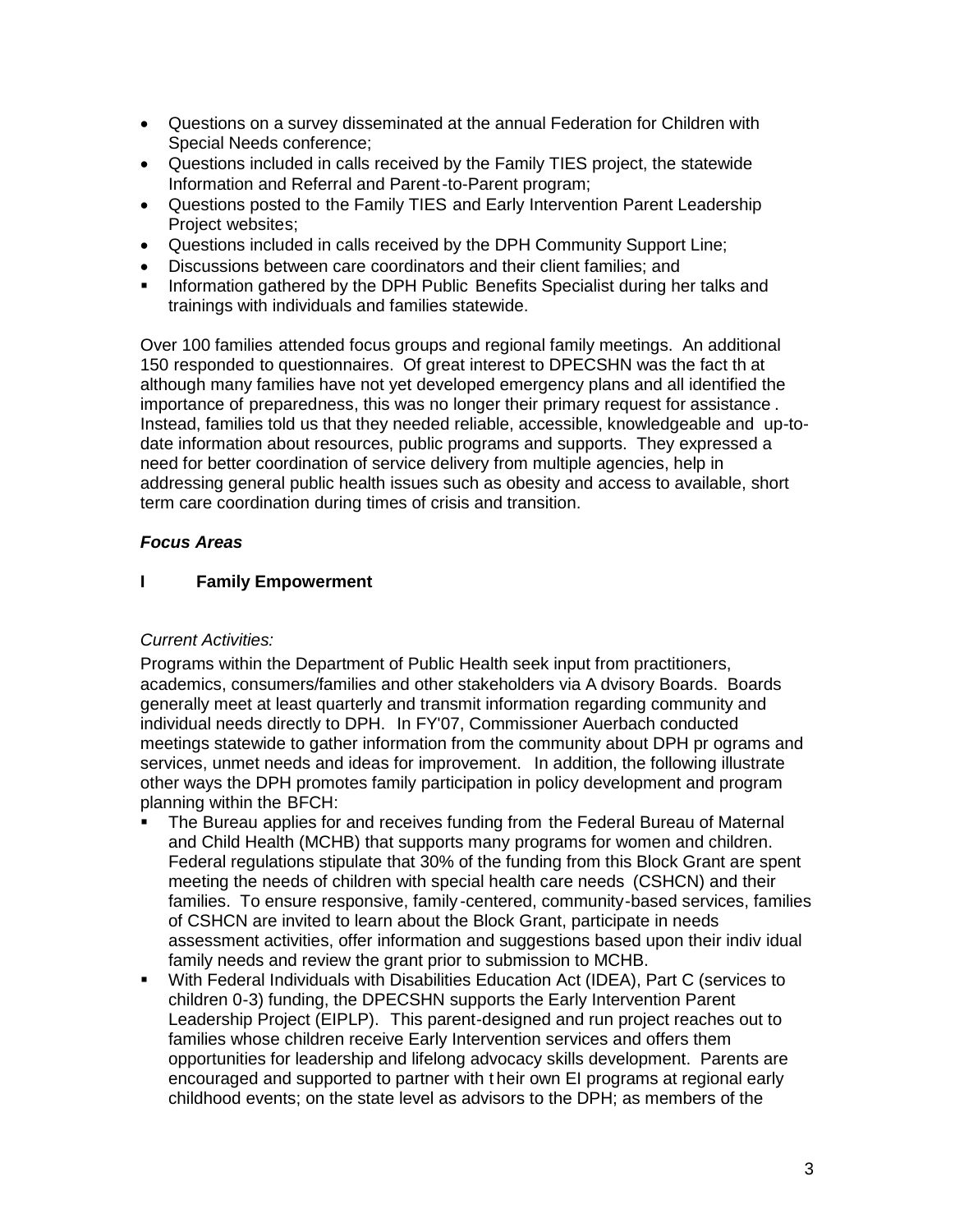federally mandated Interagency Coordinating Council (ICC) and nationally to share information about Massachusetts and to learn and bring h ome information from other states about opportunities for families to impact and help define services systems . DPH EI staff conduct focused monitoring activities at the program level that includes input from families.

- Funding from both of the above sourc es supports Family TIES (Together in Enhancing Support), our statewide Information and Referral network for families of CSHCN and their providers. Family TIES also serves as the Massachusetts Parent to Parent program and the Early Intervention Central Dire ctory as well as offering training and support to interested families to take on roles within DPH programs and other public policy venues.
- Families are regularly surveyed about support needs and best uses of flexible funds through Family Initiatives, Community Support, Care Coordination and Regional Consultation Programs. These programs also provide training and skill building opportunities for families to grow their leadership and advocacy skills.

## *New Initiatives:*

- Continued expansion of opportunities for family involvement in policy and program development.
- Creation of opportunities for family involvement within community based health care organizations.
- Collaborative training sessions provided by Community Support, Care Coordination, Family Initiatives staff statewide.

# **II Family Leadership**

# *Current Activities:*

DPH supports, directly or through contracts or stipends a number of initiatives that help families to acquire leadership and advocacy skills. These include:

- Early Intervention Parent Leadership Project, a parent-designed, parent-run project that offers information, training and supports to families whose children receive Early Intervention services to assist them to partner with providers within the Early Intervention system.
- Early Intervention Hausslein Leadership Awards that offer small grants to families enrolled in EI to design and implement inclusive projects that connect their children and families to the their communities.
- Family TIES, a statewide information and referral network, offers p arent-to-parent support and training to families of CSHCN and their health care providers. Families learn how to navigate the public and private service system and take on roles with health care and related organizations that impact policy development
- Collaboration with other family organizations such as Mass ARC and Mass Families Organizing for Change to share training opportunities.
- The Family- Professional Partners Institute, funded by DPH at New England Serve identifies opportunities for family members to take on a variety of roles with health care organizations. Family and organizational partners receive training, mentoring and support to work together effectively. Support for families to attend national and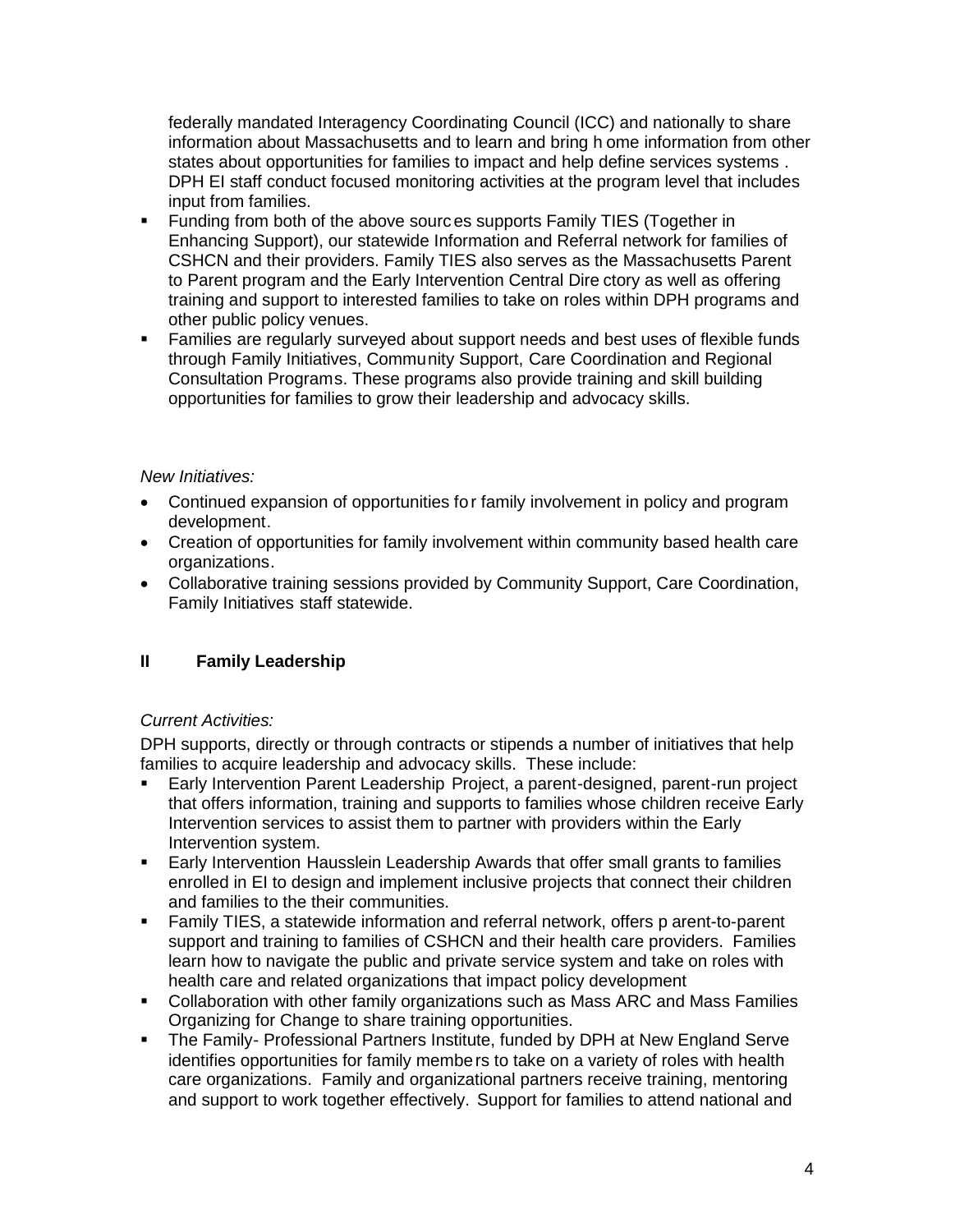statewide conferences where they can acce ss information and skill development activities.

- On-going opportunities to indicate desired skill building training through surveys and questionnaires disseminated at conferences and workshops and at Family Initiatives projects' web sites, followed by development and dissemination of desired training.
- **Participation in leadership training through MECCS community projects.**
- A family member whose child has special health needs has become an advisor to the CICRF.

### *New Initiatives:*

- Expanded outreach and training for family members to be co-trainers, facilitators at all Early Intervention Training Center (EITC) offerings.
- The **Parent** *Perspective,* newsletter of EIPLP will have "paths to leadership" as its focus for FY'08 and will define and identify a variety of met hods to grow leadership skills.
- Continued "Alumni" mentoring and training activities for family members participating in Family-Professional Partners Institute activities.
- Regular community based meetings for f amily members who have indicated an interest in advising DPH.

## **III Family Support Resources and Funding**

#### *Current and On-Going Activities:*

Throughout FY'07, the focus of family support activities has been to continue initiatives related to emergency preparedness. The Director of Family Initiatives, as well as the Director of OHD and other DPH staff took part in a statewide Emergency Preparedness Task Force in January '07 and are members of working groups that grew out of that meeting. Family Initiatives staff has provided training to community organ izations, consumer boards and DMR Family Support workers on best practices and strategies for assisting families to develop their emergency plans. The Director of Family Initiatives continues to work with the Emergency Medical Services for Children Progra m to make connections between EMS and families that facilitate effective emergency response. She provides input to the program about the needs of families whose children have complex medical issues that would require individualized responses in the event o f emergency or disaster. Materials, presentations and technical assistance regarding the special support needs of individuals with disabilities are made available. Within DPECSHN, programs serving children with special health needs and their families wor k to improve the coordination of services and supports to ensure that families have what they need to manage complex life situations.

Other DPH family support initiatives within the Bureau are provided by Early Intervention Regional Consultation Programs (RCPs). Six programs statewide provide support to families of young children with complex medical nee ds that facilitate inclusion in community settings of family choice. In addition, RCPs disseminated over \$ 250,000 of respite and family support funding for families whose children are enrolled in Early Intervention and eligible for RCP services. DPH Care Coordination and Community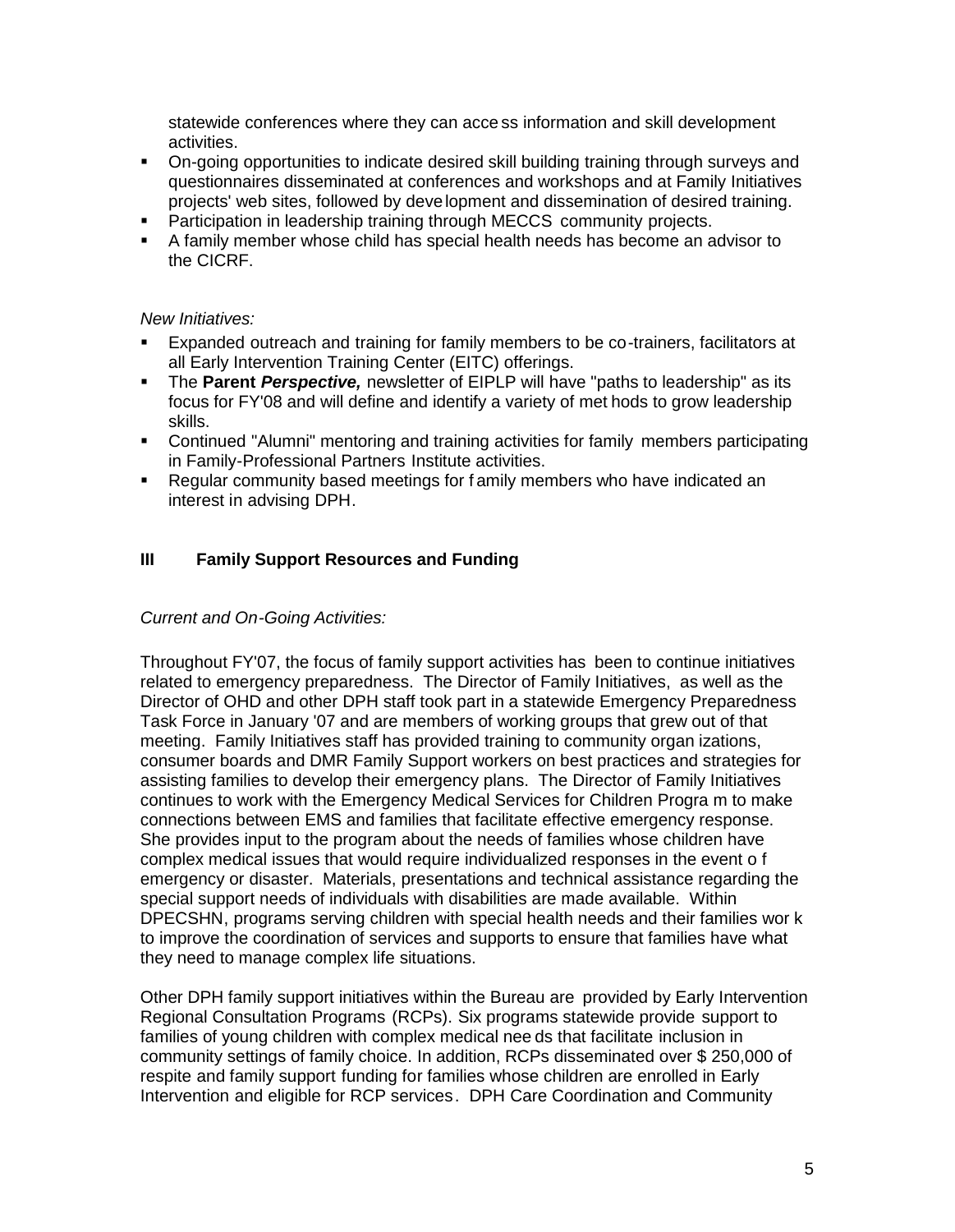Support Line programs, provide additional support to families in accessing resources, navigating the health care system and obt aining information about public benefits.

DPH maintains a toll free Community Support Line available to families of CSHCN and their providers. In FY'07, the line received 1810 calls of which 977 were from families. Callers receive information, technical assistance, referral and support from two dedicated Resource Specialists.

Through its Office of Specialty Services and Universal Newborn Hearing Screening Program (UNHS), the Department has provided support and information to over 1000 families whose children have either not passed their initial hearing screening or have been diagnosed with hearing loss. The program employs a parent of two children with severe hearing loss as a parent consultant. This consultant makes personal contact with every family whose child receives a diagnosis of hearing loss to offer family to family support and community and statewide resources. The Program has developed a Parent Information Kit that is distributed to these families. In FY'07, 50,000 brochures in five languages were distributed. A new initiative, Partnering for the Success of Children with Hearing Loss, brought together families, providers and other community members to identify strategies to maximize the linguistic, communicative and literacy development of children who are deaf or hard of hearing.

Family TIES continued its focus on outreach and support to culturally and linguistically underserved populations. Training about organizing complex and multiple records, emergency preparedness and building communi ty were translated into Spanish, Portuguese and Chinese. In all, over 650 parents accessed training and skill building opportunities offered by Family Initiatives programs. These included leadership development, building community, emergency preparedness , facilitation and presentation skills and providing parent to parent support.

#### *New Initiatives:*

In response to information gathered from families/consumers throughout FY'07, DPECSH will work to develop a number of new collaborations with internal and ext ernal partners. Our goal will be to embed an awareness of the unique needs of children with special health care needs and their families within DPH and other agency programs that already think about children and families such as Nutrition , Obesity, Physical Activity, Adolescent Health, Violence Prevention and School Health Services .

Families also told us that they needed expanded access to information, referral, resources, support and Parent to Parent connections. To address these articulated needs, we will:

- Maintain and broadly disseminate up-to-date program descriptions. This will be available in hard copy and on websites in English and Spanish . Efforts to work with agency and organizational partners to make this information available to health care providers as well as families will be made.
- Develop and disseminate information about transition from Early Intervention to special education and community settings and to the adult health care system. Families' requests for guidelines, timelines and chec k lists will be honored.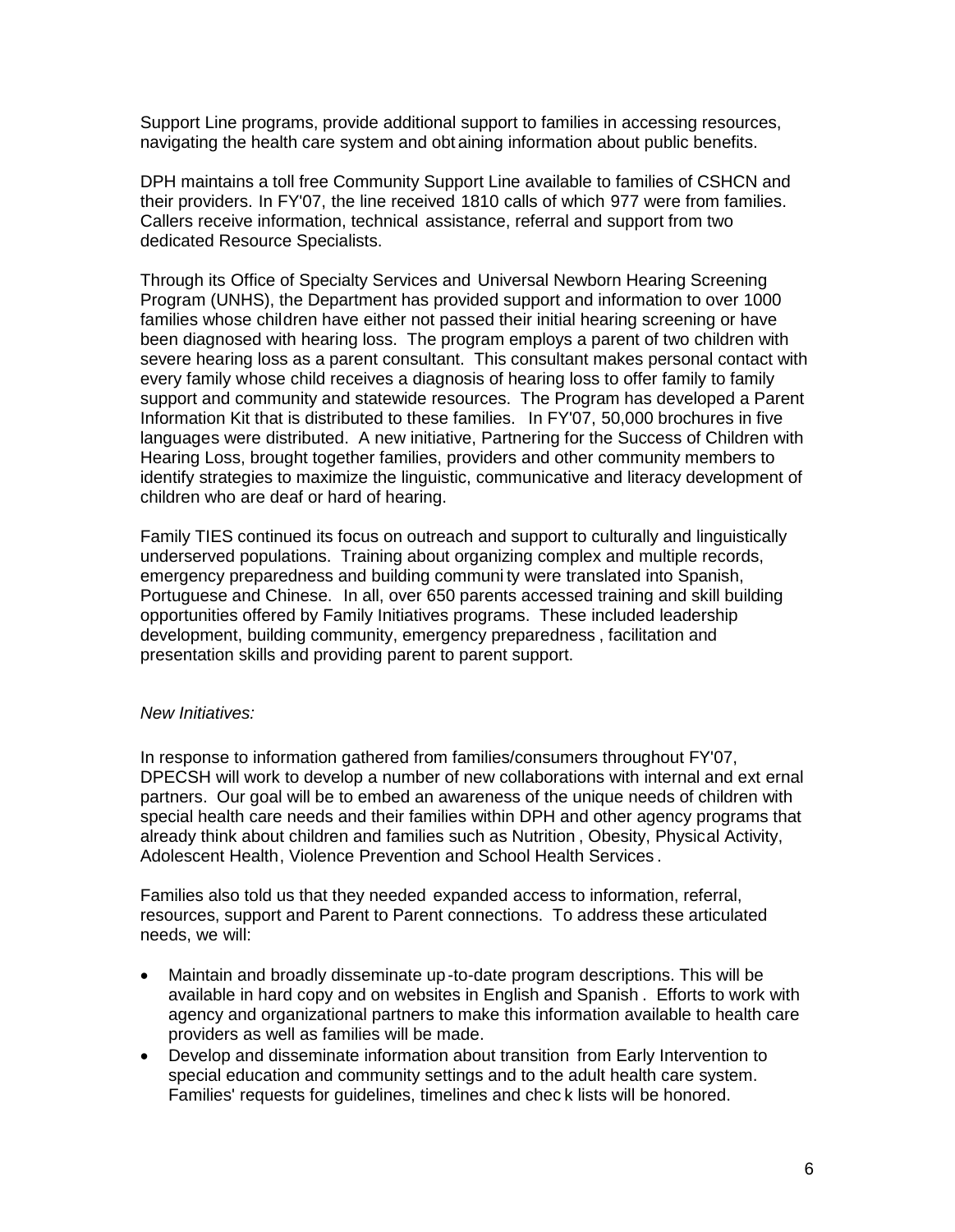• Identify and utilize resources and strategies to broaden Parent to Parent supports for families whose children are birth to 22.

## **IV Accessing Services and Supports**

## *Current Activities:*

The Department supports a variety of efforts t o educate families/consumers about availability of and access to services. Some of these include public service announcements, Early Intervention Child Find, program specific newsletters such as EIPLP's *Parent Perspective* and the MassCare newsletter. CICRF and Care Coordination outreach to hospitals, schools and community settings where individuals with disabilities and their families receive services. The DPH Public Benefits Specialist provides training across the state and offers technical assistance t hrough a toll free number. In FY'07, staff from Care Coordination, Community Support Unit and Family TIES continued their collaboration on a series of statewide public benefits and informational meetings for families and professionals to disseminate infor mation about available services and supports. These meetings were well attended and appreciated by the community. Family TIES and EIPLP both maintain toll free numbers. In FY'0 7 over 3000 families called these lines for information, referral, Parent to Parent matches and training opportunities. These projects also host web -sites and list servs. 1000 Family TIES Resource Directories, 5500 project brochures in English, Spanish and Portuguese and six editions of the **Parent** *Perspective* were distributed. Portalizing of the DPECSHN program websites made information about programs and services more accessible to the public. FAQs about emergency preparedness and the FY'07 Family Support Plan were made available on-line. **Growing Up Healthy, a Child Health Diary ,** which includes information about special health needs and emergency preparedness as well as "**Directions: Resources for My Child's Care** " a manual to support families of CSHCN to participate in their child's care is available to families whose children hav e special health needs.

## *New Initiatives:*

- Family Initiatives staff will expand collaboration with the Massachusetts Family to Family Health and Information Center, a project of the Federation for Children with Special Needs to increase access to informatio n for families.
- Possible collaboration between DPH and DOE to increase understanding of health related issues within special education services will be explored.
- Family Initiatives and FPPI staff will identify opportunities to present information on Institute activities and lessons learned.

## **V Culturally Competent Outreach & Support**

## *Current Initiatives:*

Materials about all programs for individuals with special health needs and their families are available in a variety of languages including but not limite d to; Spanish, Portuguese, Haitian Creole, Russian, Cambodian and Vietnamese. All programs have staff with multiple language capability and/or access to interpreters. The Department hires and/or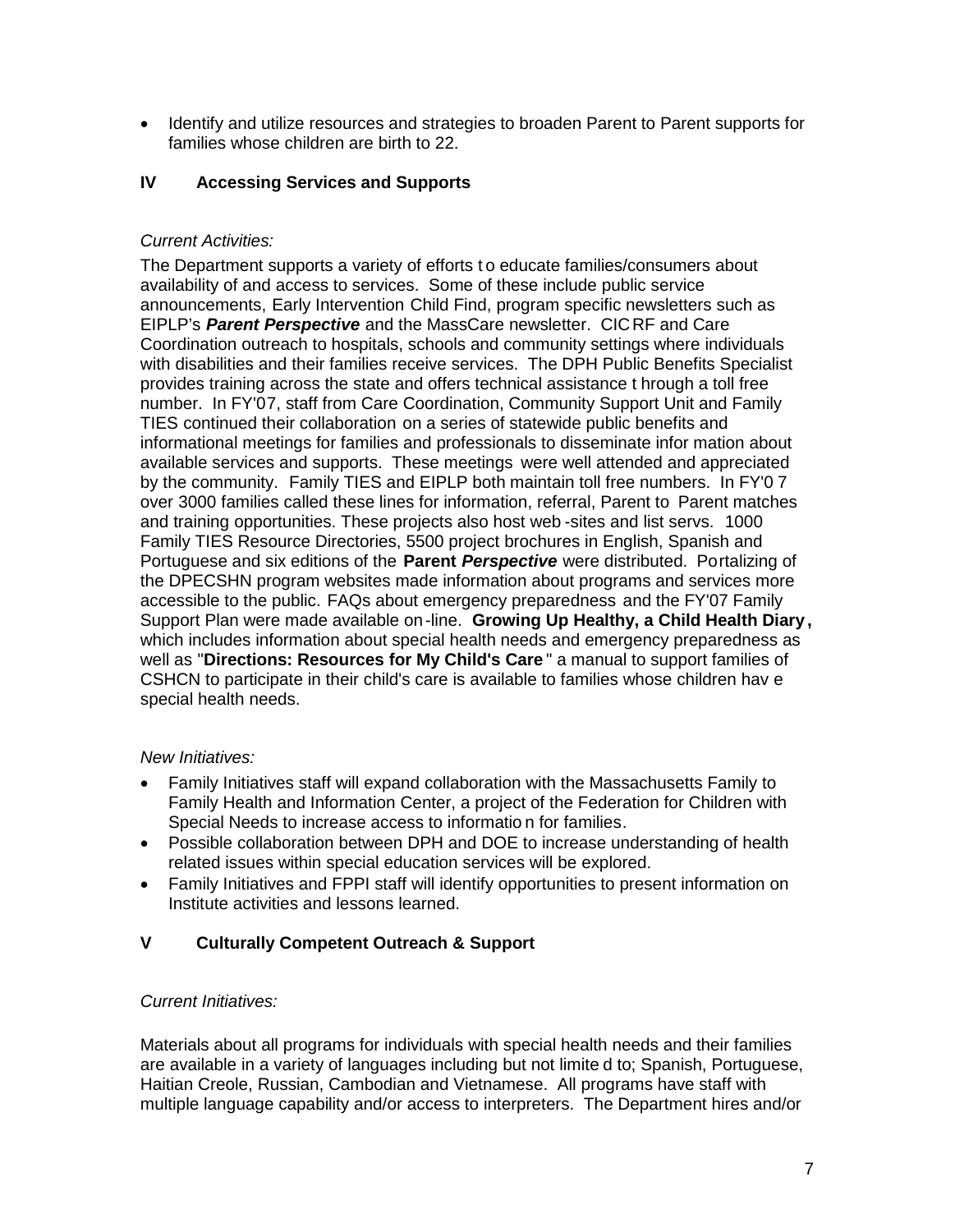contracts with individuals who are bilingual, bicultural an d familiar with the culture and customs of families who utilize our programs. Outreach initiatives take place collaboratively with community-based organizations where ethnically, linguistically and culturally diverse individuals and families receive servi ces and are comfortable. These include community health centers, WIC offices and family organizations. The Family TIES Project contracts with native Spanish and Portuguese speakers to respond to requests for information and referral, and Parent to Parent matches. Information about the availability of flexible family supports is disseminated to organizations where ethnically, culturally and linguistically diverse individuals and families gather and receive services. Project training is available in Spanish and Portuguese. A focus of work for Family TIES has been expanded outreach to linguistically and culturally diverse populations. Ten new community based organizations were identified and relationships established that will foster connections with divers e individuals. A training session about resources within state agencies and the community was offered to individuals from the Haitian, Chinese and Eritrean communities. In FY'07 information gathering for the Family Support Plan, bilingual/bicultural staf f facilitated focus groups with two groups of Spanish speaking families. The EIPLP generic newsletter is available in Spanish and disseminated to Spanish speaking families by Early Intervention Service Coordinators. TTYs are in place in all DPH regional offices. In FY'07, the Office of Multicultural Health instituted a telephonic interpreter services line. This has greatly increased staff ability to communicate with individuals speaking languages other than English.

### *New Initiatives:*

- **Parent** *Perspective* newsletter of the Early Intervention Parent Leadership Project will incorporate Spanish translations of lead articles in each addition.
- Family Initiatives will provide some financial support to Mass Families Organizing for Change leadership development initiatives to expand the participation of Spanish and Cambodian speaking families.

## **VI Interagency Collaboration**

## *Current Activities:*

- The Massachusetts Early Childhood Comprehensive Systems Project (MECCS) , sited at DPH, has established a Commissioner-level Interagency Steering committee to work towards better coordination of services for young children.
- MECCS partners with Department of Mental Health, institutions of higher education, community organizations, families and United Way of Mass Bay and Merrimack Valley to address early childhood mental health issues.
- DPH is working with EEC, DOE, Head Start, EOHHS and ACF to update and implement an interagency Early Childhood Transition Agreement
- The Department continues its active participation in the Consorti um for Children with Special Health Care Needs; a group con vened by New England Serve, a 22-year-old health policy and planning organization. The Consortium has a broad membership consisting of families of children with special health needs, primary care providers, academic physicians and researchers, representatives of health insurance plans and state agencies who come together to improve systems of care for CSHCN through the exchange of information, strategic thinking, and collaboration to address gaps